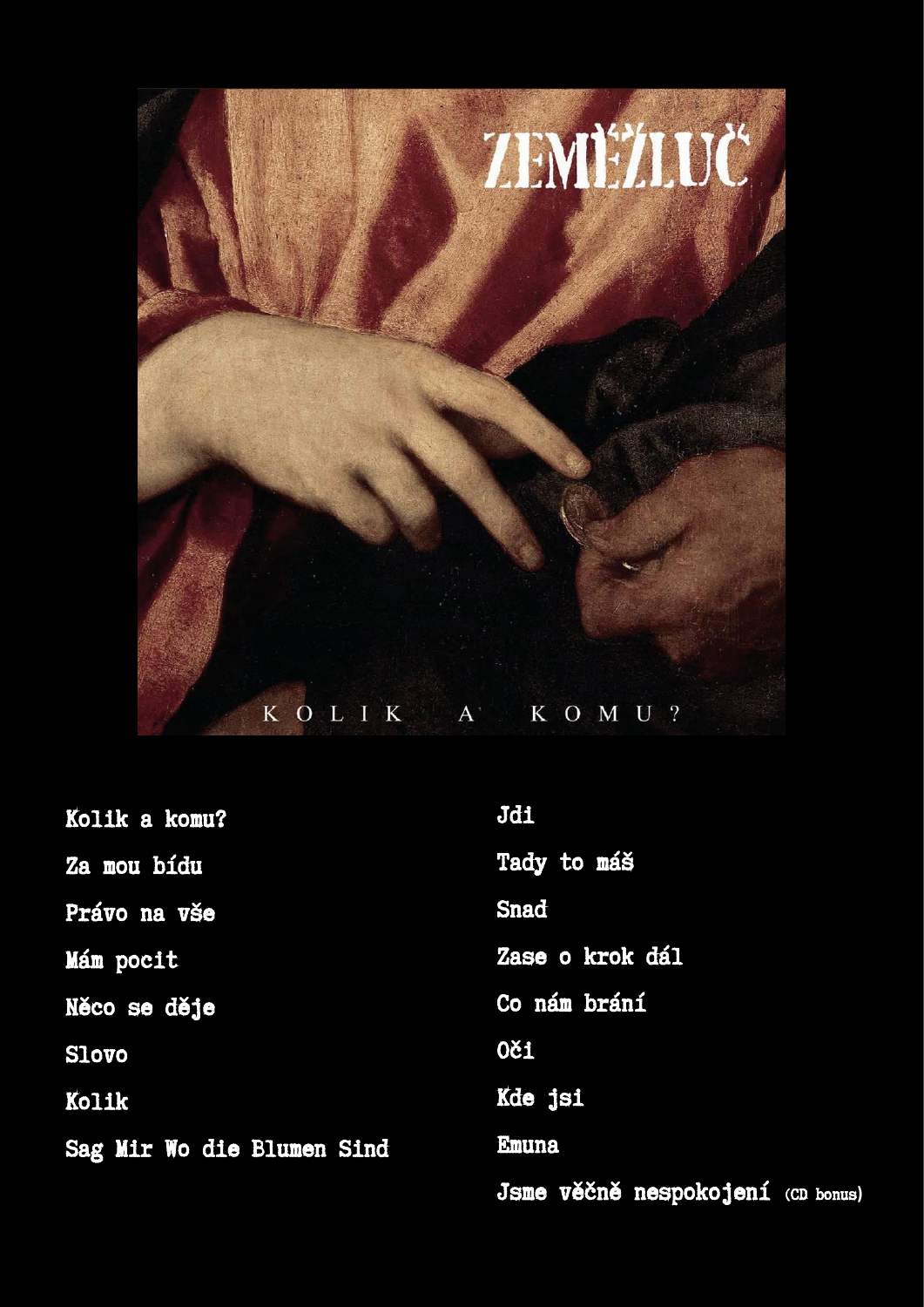### Kolik a komu?

Od mala slyšíš jen jedno - na prodej, vše na prodej tělo, srdce i duše - na prodej, vše na prodej zásady tvé i postoje - na prodej, vše na prodej pláč, soucit i úsměv - na prodej, vše na prodej

Zkus jinak žít, zkus nezradit nezaprodat sebe ani svůj klid Sám sebou být, to zlé potlačit tam kde máš srdce, poklad svůj mít

Řešíš jen kolik a komu - na prodej, vše na prodej sny, ideály i víra - na prodej, vše na prodej přátelství i láska - na prodej, vše na prodej slzy, city i štěstí - na prodej, vše na prodej

Zkus jinak žít, zkus nezradit nezaprodat sebe ani svůj klid Sám sebou být, to zlé potlačit tam kde máš srdce, poklad svůj mít

Vše je jen otázka ceny - na prodej, vše na prodej jak důstojnost, tak čest - na prodej, vše na prodej svědomí, důvěra, věrnost - na prodej, vše na prodej odpuštění všech hříchů - na prodej, vše na prodej

Zkus jinak žít, zkus nezradit nezaprodat sebe ani svůj klid Sám sebou být, to zlé potlačit tam kde máš srdce, poklad svůj mít

# How Much and to Whom?

You hear all the time since you were a child - for sale, everything is for sale Body, heart, soul for sale, everything is for sale Your principles and attitudes for sale, everything is for sale Cying, compassion, smile for sale, everything is for sale

Try to live another way, try not to betray not to sell out yourself or your peace To be yourself, to fight down what´s evil To have your treasure where your heart is

You only deal with how much and to whom - for sale, everything is for sale Dreams, ideals, faith - for sale, everything is for sale Friendship and love - for sale, everything is for sale Tears, feelings and happiness - for sale, everything is for sale

Try to live another way, try not to betray not to sell out yourself or your peace To be yourself, to fight down what´s evil To have your treasure where your heart is

All is a matter of price for sale, everything is for sale Both dignity and honor for sale, everything is for sale Conscience, trust, faithfulness for sale, everything is for sale Forgiving all sins - for sale, everything is for sale

Try to live another way, try not to betray not to sell out yourself or your peace To be yourself, to fight down what´s evil To have your treasure where your heart is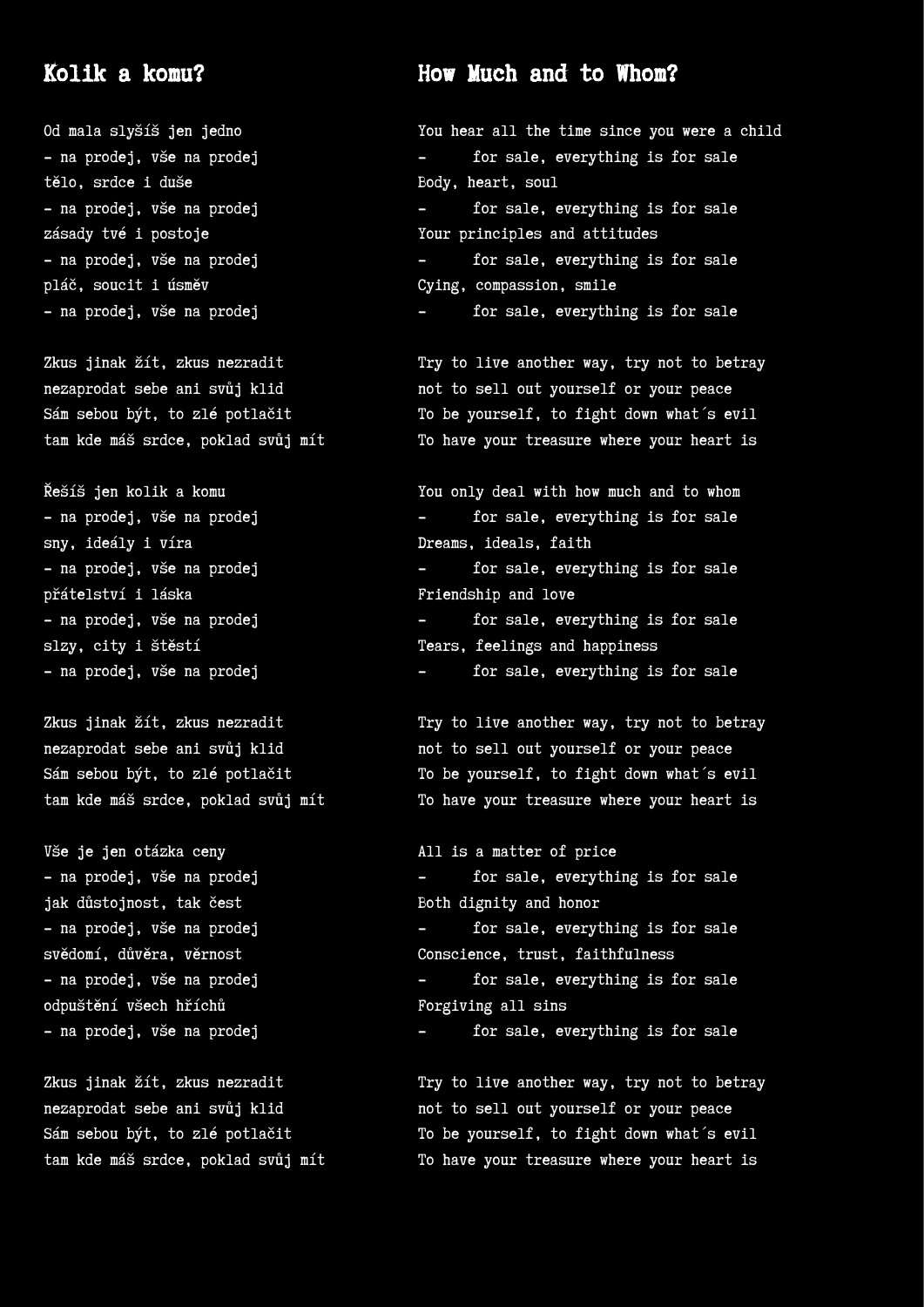# Za mou bídu

Za mou bídu můžou černí jak za dědovu židáci fotr byl vždy straně věrný a teď přišel o práci "Kde sú boží bojovníci" kde rytíři z Blaníku na "vozové hradbě" všici vyvolávaj paniku

Za mou bídu můžete vy Za mou bídu můžete jen vy vy vy vy vy vy

Natáhnout je třeba dráty nové zdi a nové ploty hranice ať chrání státy bílou rasu od té sloty Našinec dře bídu s nouzí černá huba se mu směje lid práce se už probouzí zvedá hlavu ač zle mu je

Za mou bídu můžete vy Za mou bídu můžete jen vy

Kurva zlatí bolševici zlatý padesátý leta to jsme měli hoknu všici to jsme byli mistři světa Hoj slované za Putina ven z prokletý unie co Čech to byl vždy hrdina čistej, bílej jak lilie

# For my misery

For my misery The blacks are to blame Like the jews are For my grandpa´s My dad´s always been loyal to the party And now he´s lost his job Where are the God´s fighters Where are the knights of the Blanik mountain On the barrier of chariots Everybody´s creating panic

You are to blame for my misery Just you are to blame Just you, you, you, you, you

We need to stretch out wires Build new walls and fences Let the borders protect states Protect the white race from that rabble Our man scratches out a living The nigger is laughing at him People of labor are waking up Raising their heads despite they´re having hard time

You are to blame for my misery Just you are to blame Just you, you, you, you, you

Oh fuck, good old bolsheviks Golden communist fifties We all had jobs then We were the world champions Hey, Slavs – in this Putin era Let´s get out of the damned EU Every Czech has always been a hero Pure and clean as a lilly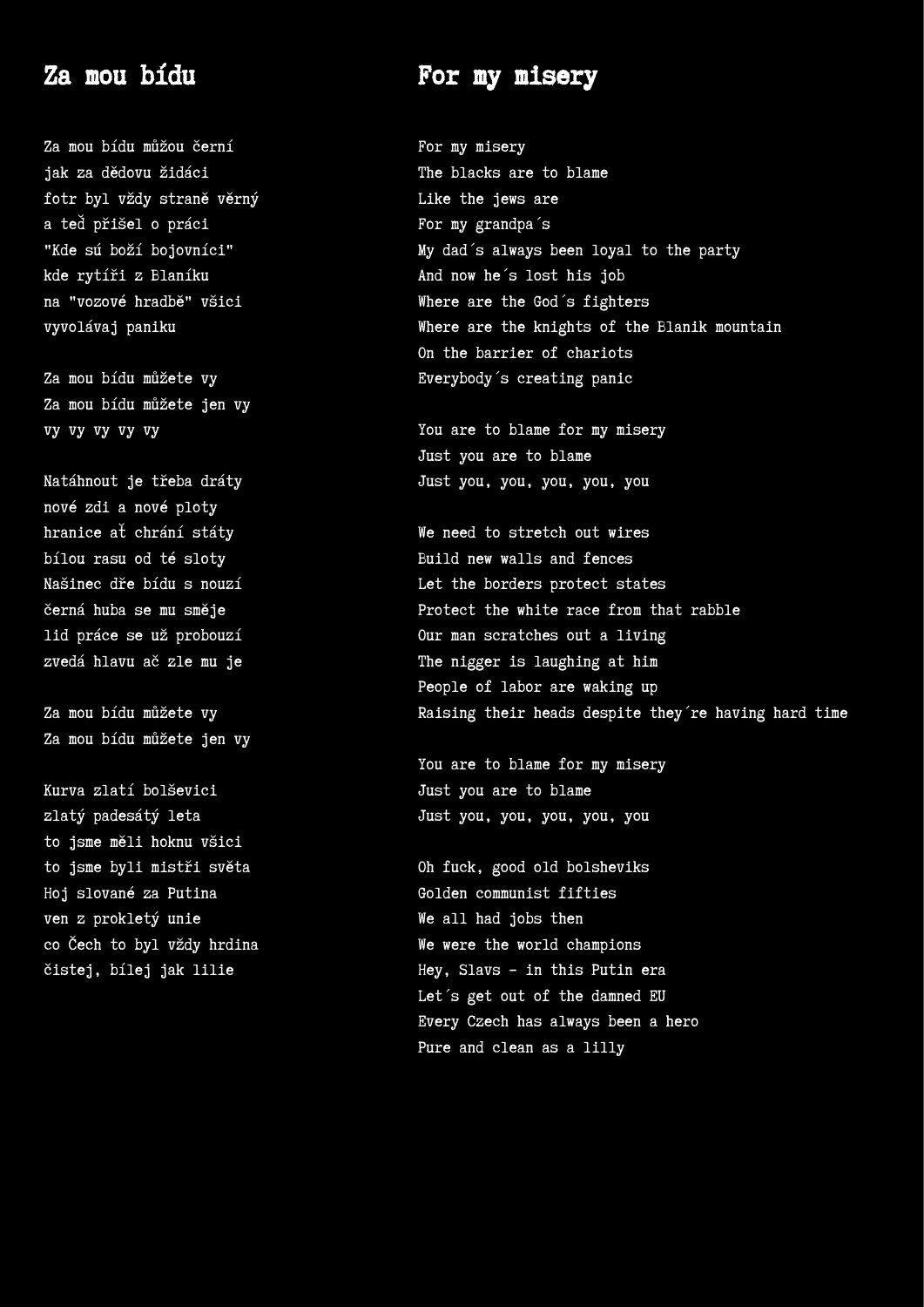# Právo na vše

Ďábel říká: "vše se smí" jen blbej stojí a čumí hustí do mě právo máš tak se neser nač čekáš chceš být věcí, chceš nebýt jak je libo - stačí chtít

Tvé právo být ufonem - právo máš ošetříme zákonem - právo máš bez hranic, bez pravidel - právo máš né Bůh - ty jsi spasitel

Chceš být žena, chceš být muž uřízni "to" tu máš nůž chceš být něco, chceš být nic není problém, stačí říct ze sebe udělat klon tvé je právo i zákon...

Tvé právo být ufonem - právo máš ošetříme zákonem - právo máš bez hranic, bez pravidel - právo máš né Bůh - ty jsi spasitel

Ďábel praví: "vše ti dám" nejsem jak on, krutý pán co slíbím to dodržím svět ti k nohám položím znič ho a pak zabi sebe peklo je ráj - kdepak nebe

Tvé právo být ufonem - právo máš ošetříme zákonem - právo máš bez hranic, bez pravidel - právo máš né Bůh - ty jsi spasitel

# Right to everything

The devil says: "All is allowed" Just a moron stands aside and stares They keep telling me, you have the right So don´t fuck about with it, what are you waiting for You want to be a thing, or not to be at all As you wish – all you need to do is to want

Your right to be a ufo – you have the right We will make it legal – you have the right No borders, no rules – you have the right Not God - you are the messiah!

You want to be a woman, want to be a man Here is a knife, cut it off You want to be something, want to be nothing No problem, just say what you want To make yourself a clone Yours is the right and the law

Your right to be a ufo – you have the right We will make it legal – you have the right No borders, no rules – you have the right Not God - you are the messiah!

The devil says:  $\Pi$ <sup>'ll</sup> give you all" Not like him, the cruel master What I promise, I will keep I will lay the world to your feet Destroy it and then kill yourself The hell is the eden – not the heaven

Your right to be a ufo - you have the right We will make it legal – you have the right No borders, no rules – you have the right Not God - you are the messiah!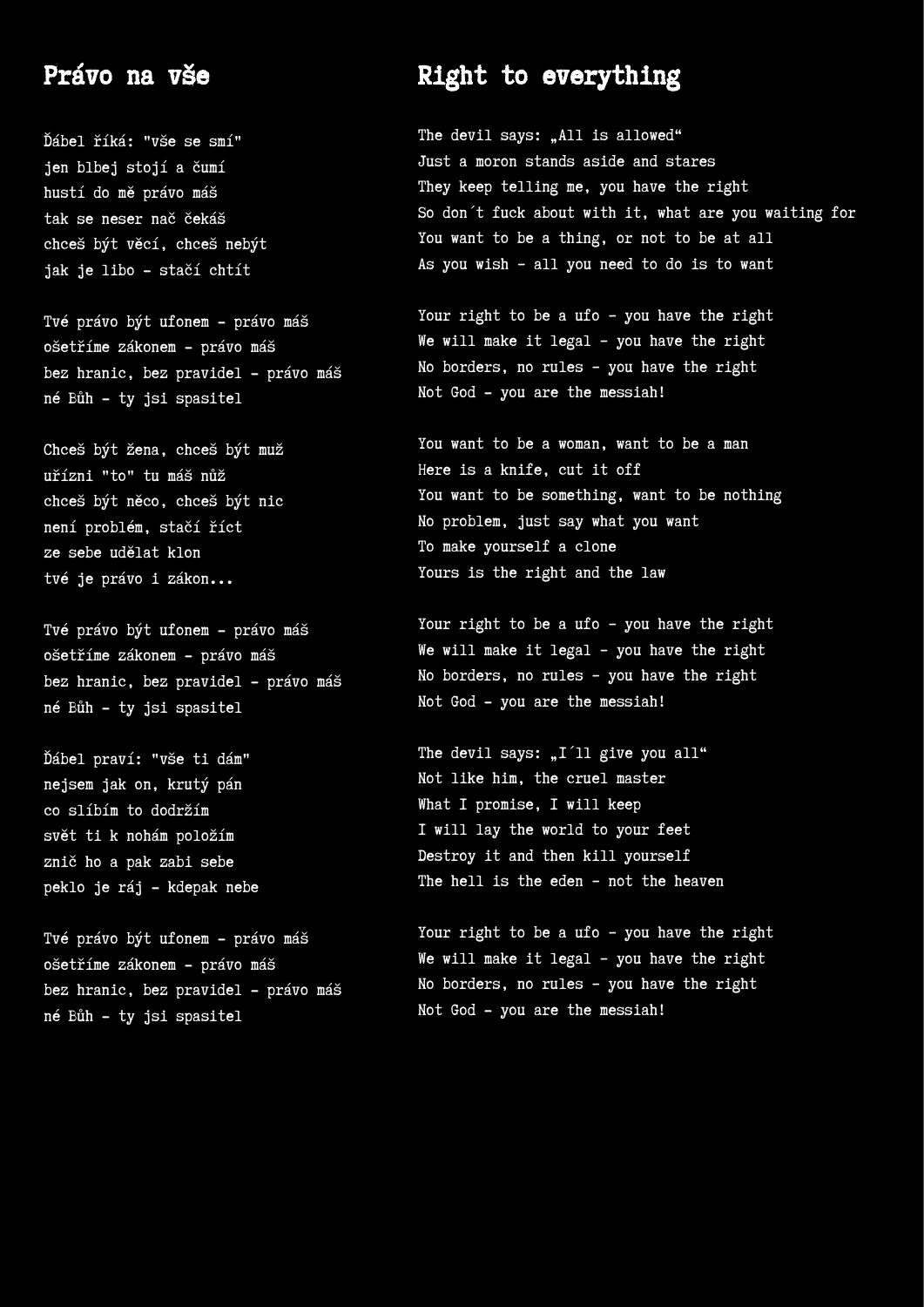# Mám pocit

Mám pocit, že už sem nepatřím marně hledám svět o němž sním koule se příliš rychle otáčí lidi i věci jsou jinačí

To se mi jen zdá, co dnes není umělý všude samá náhražka vše je podvržený čemu člověk věřit má kam až jsme to dospěli ač podvod a přetvářka stádo je spokojený

Ženský maj kozy plastový jsou chlapi co jsou z toho hotoví na žrádle si vážně pochutnáš plnou hubu svinstev přitom máš

Slovo muže dnes už nědělá když inteligence tak umělá slibem nezarmoutíš to si piš poctivost a čest jsou na potíž biliony vzduchem lítají všichni zlatý tele vzývají

To se mi jen zdá, co dnes není umělý všude samá náhražka vše je podvržený čemu člověk věřit má kam až jsme to dospěli ač podvod a přetvářka stádo je spokojený

# I Have a Feeling

I have a feeling that I no longer belong here I cannot find the world I´m dreaming of The ball is spinning too fast Both people and things have changed

It must be a bad dream, what isn´t fake these days? Substitutions everywhere, all is false Is there anything left that one can still believe? Despite cheating and pretense all around, the herd is happy

Women have plastic tits Some men are eager about it You can enjoy food indeed While having your mouth full of chemical crap

A man of his word is not the style of these days If intelligence, then artificial Promises don´t have to be kept Honesty and honour are a burden Trillions fly through the air back and forth Everybody worships the golden calf

It must be a bad dream, what isn´t fake these days? Substitutions everywhere, all is false Is there anything left that one can still believe? Despite cheating and pretense all around, we are the happy herd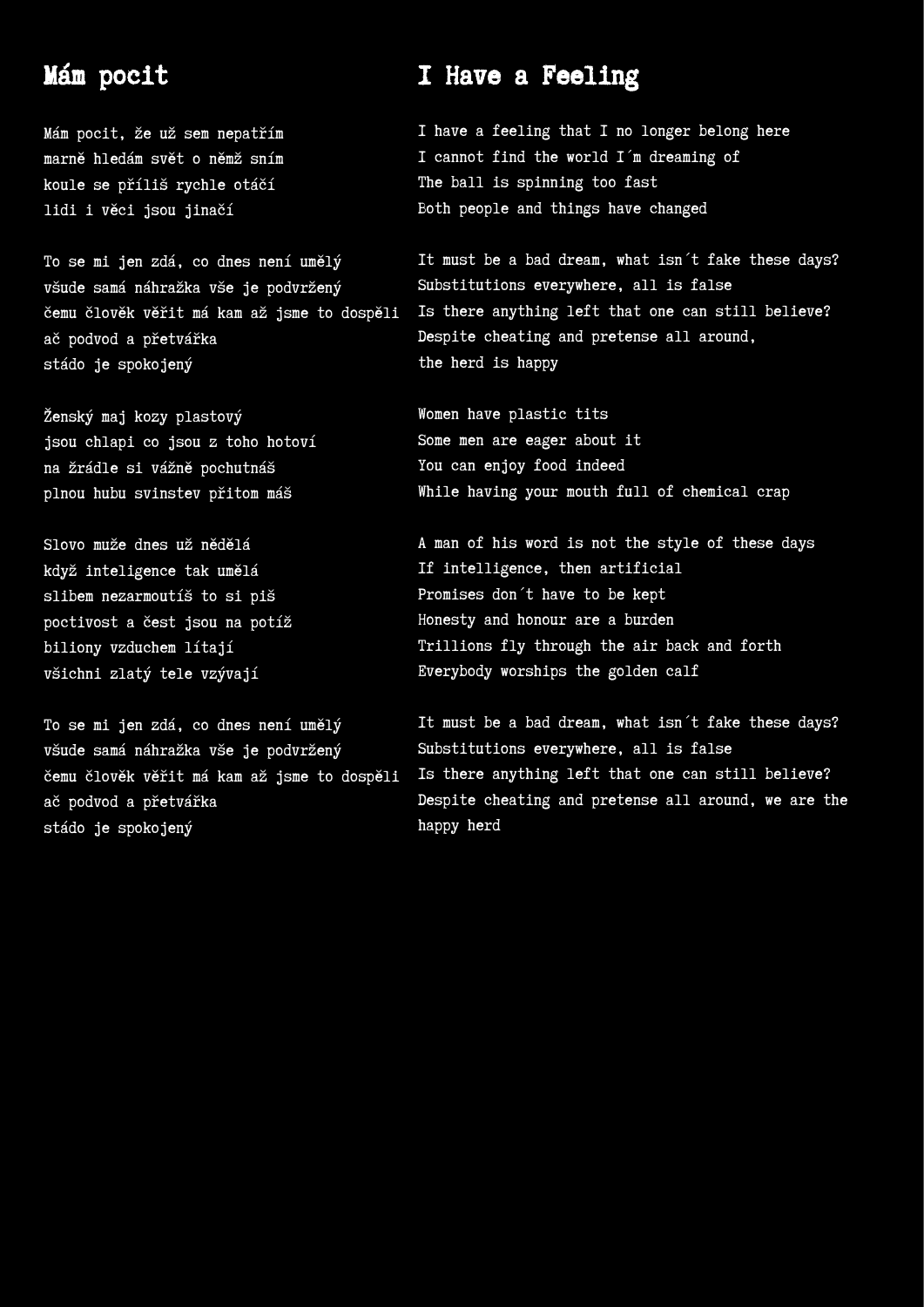# Něco se děje

Něco se děje, něco se musí stát jak smělý let - tak strmý pád vzít roha utéct bez placení takhle to v životě není

Něco se děje něco se stane žít bez naděje nedopusť Pane

Cestou necestou klopýtám že do Emauz jdu si připadám ač sytý jsem, tak hladovím čekám kdy mne už osloví

Něco se děje něco se stane žít bez naděje nedopusť Pane

Jsem pavel, šoty, Zacheus z každého je ve mě kus něco praská co teď s tím dej prosím ať Tě nezradím

Něco se děje něco se stane žít bez naděje nedopusť Pane

# Something is Going On

Something is going on, something must happen How bold the flight - so sharp the fall Sneaking out, leaving without paying In life it doesn´t work like that in fact

Something is going on Something´s gonna happen Lord, please don´t alow Living with no hope

I´m stumbling along difficult roads It feels like walking to Emmaus Despite I´m full, I´m starving Cannot wait to be addressed

Something is going on Something´s gonna happen Lord, please don´t alow Living with no hope

I am Pavel, Šoty, Zacheus I am a bit of each of them Something is cracking, what shall I do now Please don´t let me betray you

Something is going on Something´s gonna happen Lord, please don´t alow Living with no hope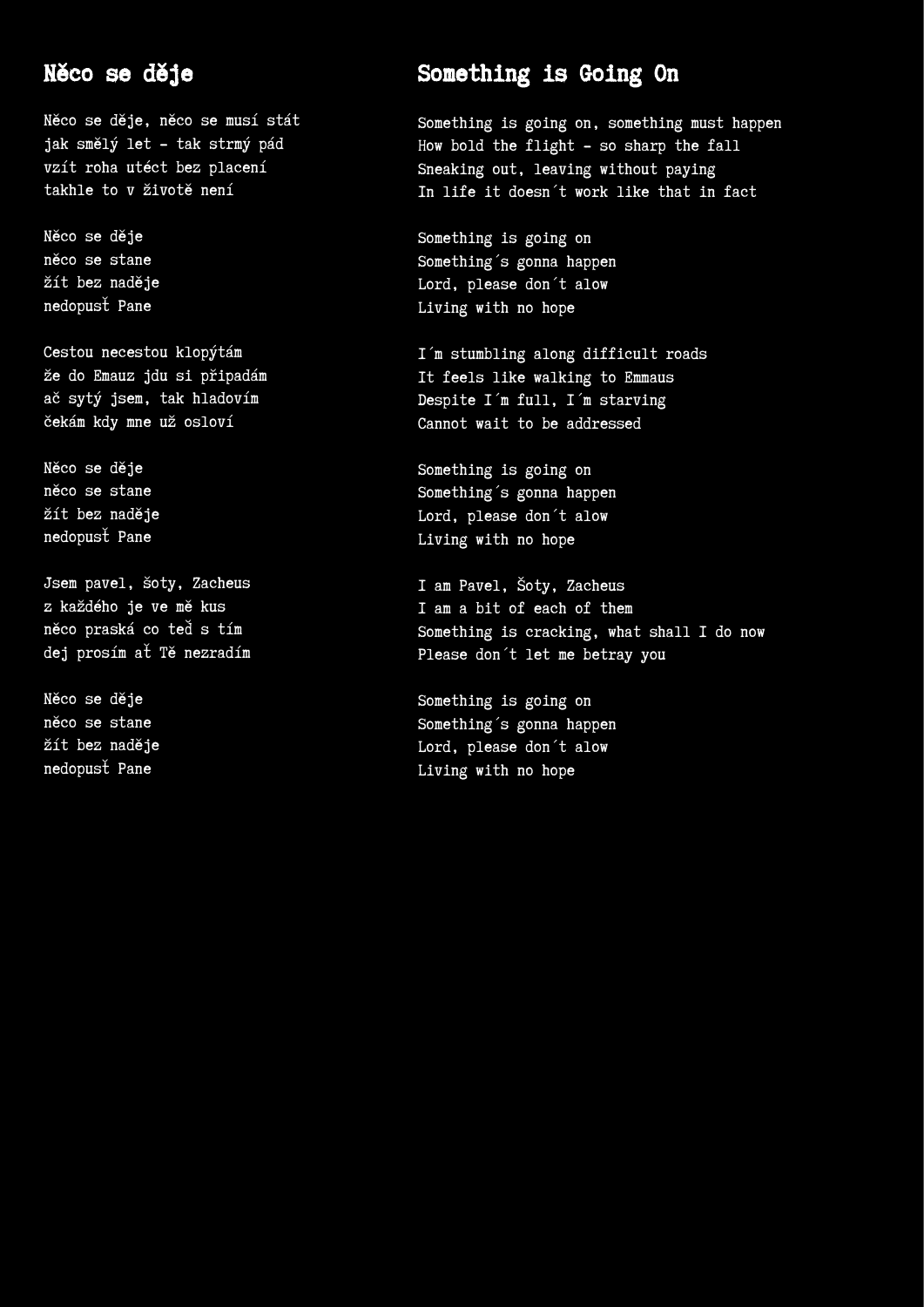#### Slovo

Svět byl stvořen Slovem to Slovo bylo Bohem to Slovo vše vytvořilo tmou pohlceno nebylo i člověk dar řeči má a tak slov užívá slovem můžeš lásku žít slovo má moc ublížit

Slovo je silná zbraň tak dej si pozor naň co z tebe vychází to tě pak provází Slovo je silná zbraň tak dej si pozor naň co z úst vypustíš to už zpět nevrátíš

Slovo se stalo tělem člověkem - spasitelem Slovo smlouvu zpečetilo když tělo krev svou prolilo a my teď berem nazdařbůh slova prázdná jako vzduch a na místo dobra škodíme slovem jak mečem zabíjíme

Slovo je silná zbraň tak dej si pozor naň co z tebe vychází to tě pak provází Slovo je silná zbraň tak dej si pozor naň co z úst vypustíš to už zpět nevrátíš

# The Word

The world was created by the Word The Word was the God The Word created all It wasn´t swallowed by the dark The human also has the gift of speech So they use words You can live love through words Yet the word has the power to hurt

The word is a mighty weapon Beware of that Of what you let out And what then stays with you The word is a mighty weapon Beware of that What you once release from your mouth You can never make go back

The word became flesh A man – a savior The word sealed the contract When the flesh spilled its blood And now, we take in vain Words empty like the air Instead of the good, we harm We kill with words like with a sword

The word is a mighty weapon Beware of that Of what you let out And what then stays with you The word is a mighty weapon Beware of that What you once release from your mouth You can never make go back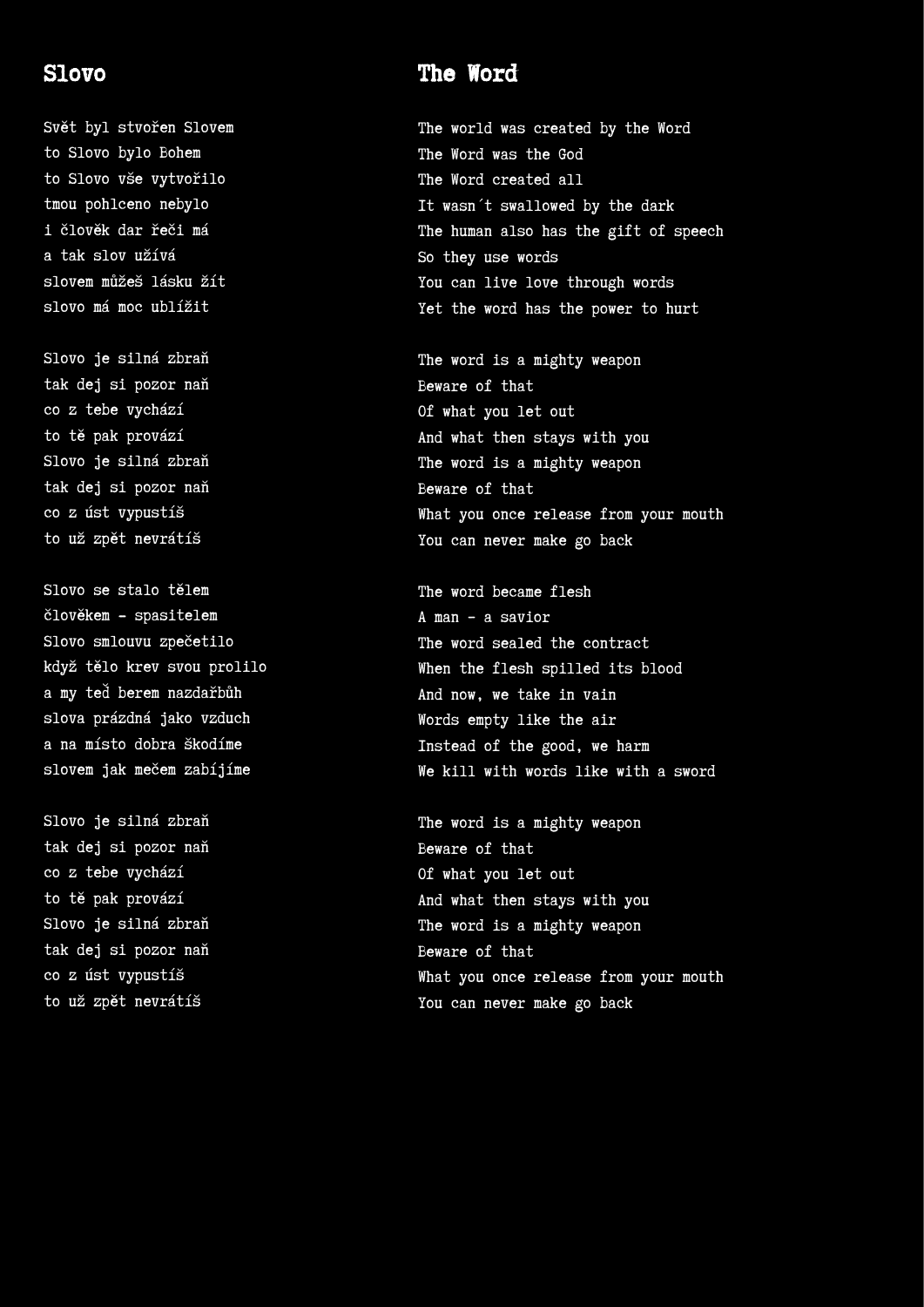# Kolik

Kolik je vztahů bez vztahu kolik lásky bez lásky Kolik slov bez obsahu

Kolik je síly v slabosti kolik je štěstí v neštěstí kolik smutku v radosti

Kolik, kolik, kolik, kolik je?

Kolik je přízně bez přízně kolik cest je bez cíle kolik je pravdy ve víně

Kolik bez ohně vzplanutí Kolik je citů bez citu kolik samoty ve smrti

Kolik, kolik, kolik, kolik je?

Kolik životů za život prožijem kolik oleje do ohně přilijem kolikrát sami sebe zabijem

Kolik hřiven jen tak propijem kolik krve ještě prolijem kolikrát Krista na kříž přibijem

Kolik, kolik, kolik, kolik je?

### How many?

How many relationships with no love How much love with no love How many words with no content

How much power in weakness How much luck in misfortune How much sadness in joy

How many, how much?

How much favour with no favour How many roads with no goal How much truth in wine

How many flares with no fire How much feelings with no feeling How much loneliness in death

How many, how much?

How many lives we have in one life How much oil do we pour in the fire How many times we kill ourselves

How many minas we just drink away How much more blood will we spill How many times will we nail Jesus to the cross

How many, how much?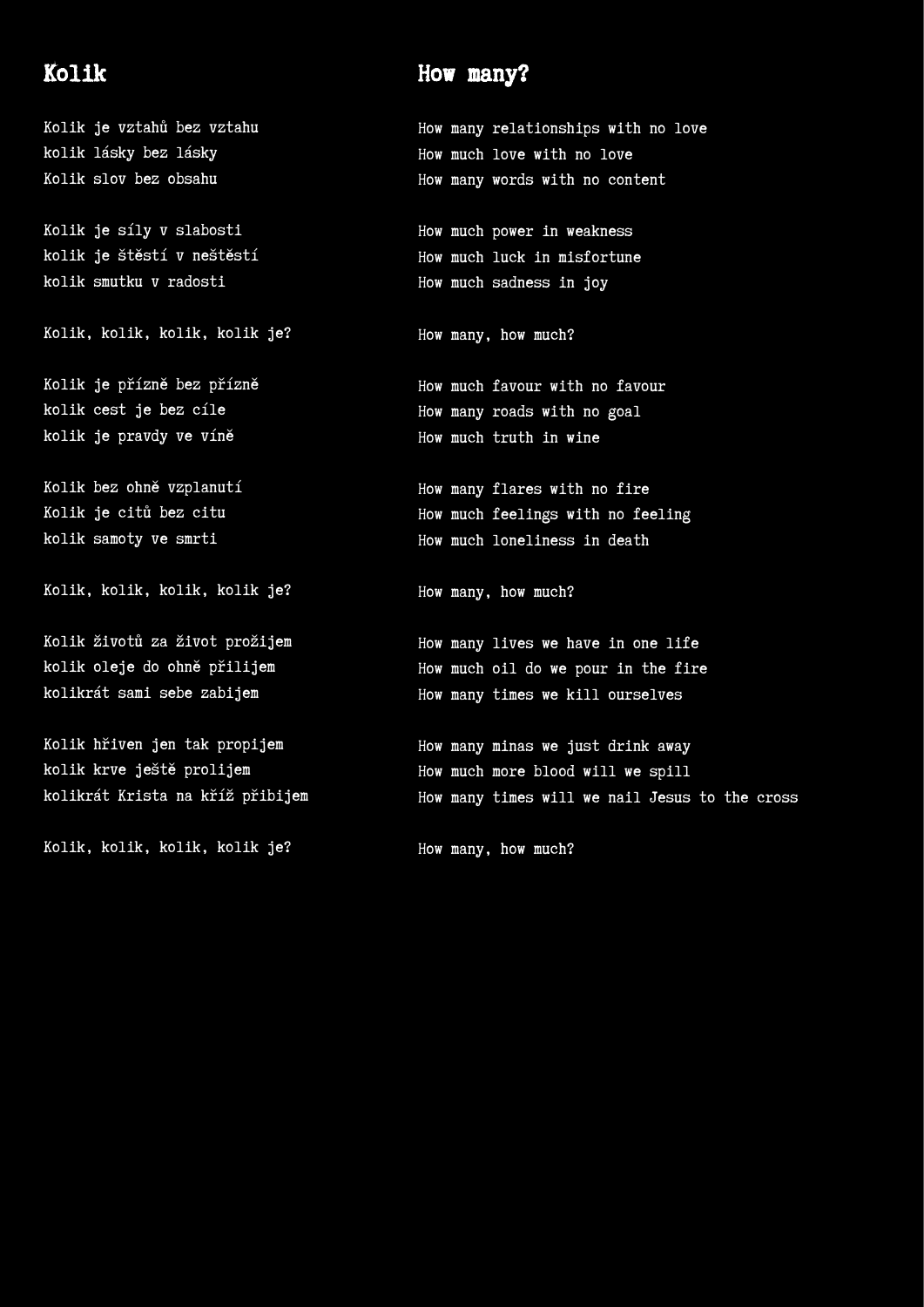# Sag mir, wo die Blumen sind

Sag mir wo die Blumen sind, Wo sind sie geblieben Sag mir wo die Blumen sind, Was ist geschehen? Sag mir wo die Blumen sind, Mädchen pflückten sie geschwind Wann wird man je verstehen, Wann wird man je verstehen?

Sag mir wo die Mädchen sind, Wo sind sie geblieben? Sag mir wo die Mädchen sind, Was ist geschehen? Sag mir wo die Mädchen sind, Männer nahmen sie geschwind Wann wird man je verstehen? Wann wird man je verstehen?

Sag mir wo die Männer sind Wo sind sie geblieben? Sag mir wo die Männer sind, Was ist geschehen? Sag mir wo die Männer sind, Zogen fort, der Krieg beginnt, Wann wird man je verstehen? Wann wird man je verstehen?

#### Jdi!

Jdi, zvedni se a běž pořád musíš jít stále dál a dál Jdi, tvá cesta nekončí a nikdy neskončí je nekonečná Jdi, jdi, jdi...

Jdi, vždyť svobodný jsi stačí vůli mít a budeš život žít Jdi, musíš vytrvat zkus i utíkat jen nezůstaň stát Jdi, jdi, jdi...

pořád musíš jít stále dál a dál

Sag wo die Soldaten sind, Wo sind sie geblieben? Sag wo die Soldaten sind, Was ist geschehen? Sag wo die Soldaten sind, Über Gräben weht der Wind Wann wird man je verstehen? Wann wird man je verstehen?

Sag mir wo die Gräber sind, Wo sind sie geblieben? Sag mir wo die Gräber sind, Was ist geschehen? Sag mir wo die Gräber sind, Blumen wehen im Sommerwind Wann wird man je verstehen? Wann wird man je verstehen?

Sag mir wo die Blumen sind, Wo sind sie geblieben? Sag mir wo die Blumen sind, Was ist geschehen? Sag mir wo die Blumen sind, Mädchen pflückten sie geschwind Wann wird man je verstehen? Wann wird man je verstehen?

#### Go

Go, get up and walk You have to keep on walking Go, your journey isn´t ending And never will be It is neverending Go, go, go ...

Go, you are free just have the will and you will live your life Go, you have to hold on try to run just don't stand still Go, go, go ...

You have to keep on walking On and on and on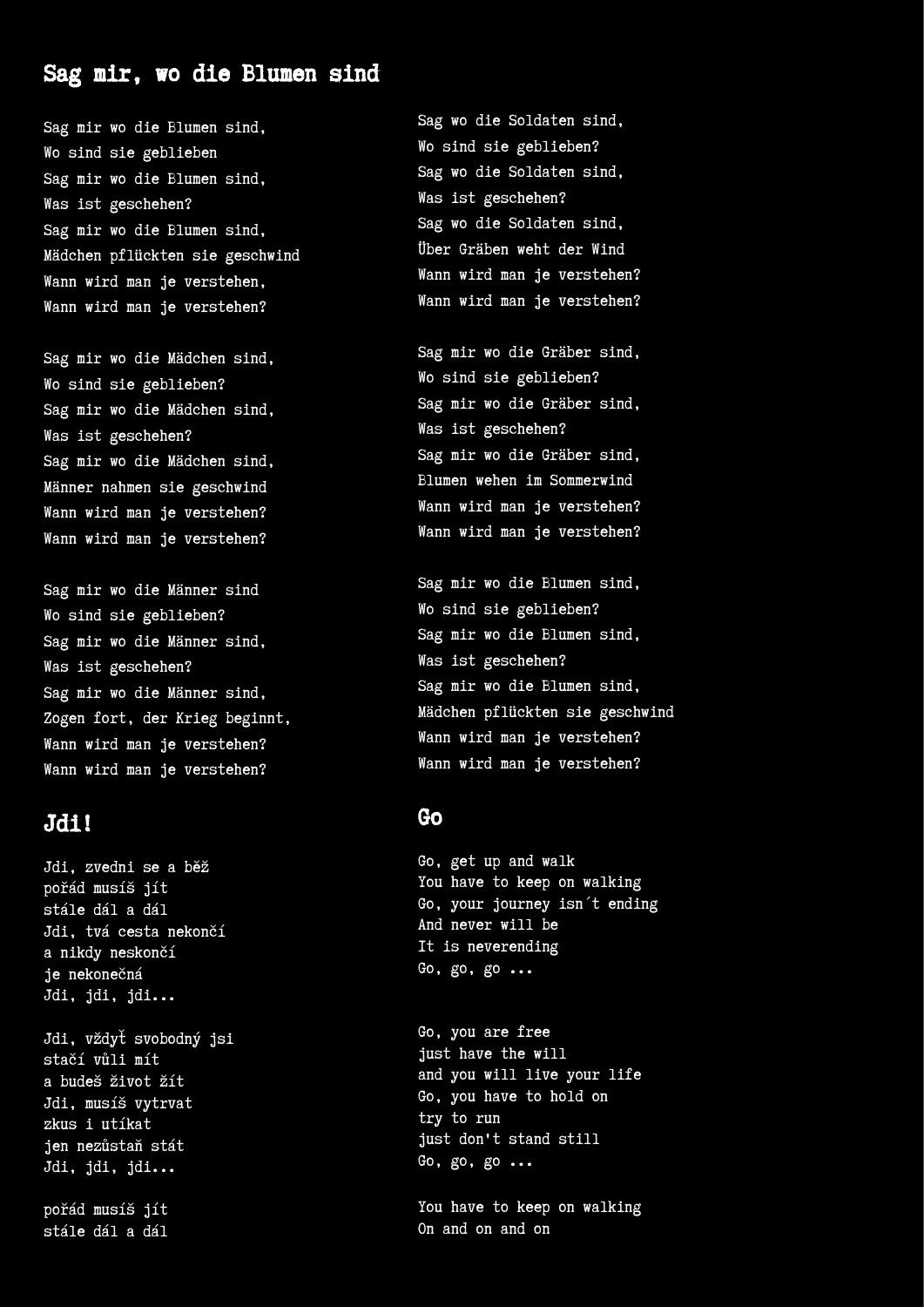# Tady to máš

Pojďme zavzpomínat jak to bylo zlatý třeba za Fürera jaký byly platy jaký byly ceny jaký byly ženy samá čistá rasa ó to byla krása

Hitler už se narodil jen nikdo neví kde možná někde tam a nebo taky zde ďábel už se převtělil zhmotnil se sen náš když si něco moc přeješ - tak tady to máš

Pojďme zavzpomínat na ty prima časy když jsem za soudruhů nosil dlouhý vlasy za korunu pivo jak pak bylo živo všude rudá záře místo svatozáře

Hitler už se narodil jen nikdo neví kde možná někde tam a nebo taky zde ďábel už se převtělil zhmotnil se sen náš když si něco moc přeješ - tak tady to máš

Pojďme zavzpomínat na to co nás čeká co ještě vymyslí člověk na člověka chceme dobrovolně totalitu svorně shodneme se v bodě vzhůru k nesvobodě

Hitler už se narodil jen nikdo neví kde možná někde tam a nebo taky zde ďábel už se převtělil zhmotnil se sen náš když si něco moc přeješ - tak tady to máš

### Here it is

Let´s remember together How golden the old times were What the wages were like, for instance At the time the Fürer ruled What were the prices What were the women All pure race How beautiful it was

Hitler has been born by now Just nobody knows where Perhaps somewhere over there Or possibly right here The devil has incarnated by now Our dream has materialized If you wish for something so much So here you go, here it is

Let´s remember together How great the old times were When in communism we wore long hair Beer for one crown How alive it was then Red blaze everywhere Instead of a halo

#### Hitler…

Let´s remember what awaits us What else is the human going to invent against the human We want, voluntarily and as on The totality again We agree on the point Of heading to unfreedom

Hitler…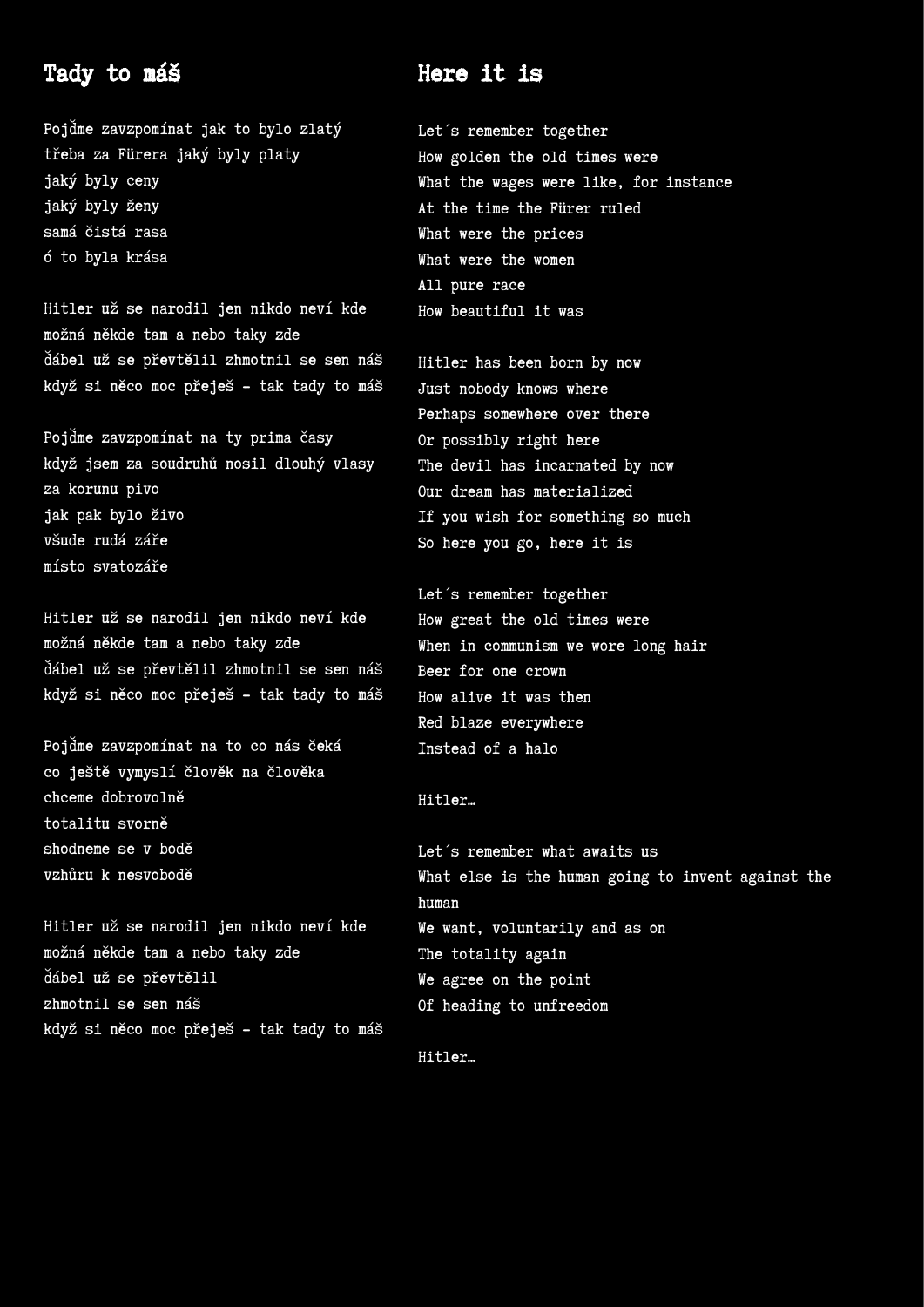### Snad

Jak temná je noc - jak prázdný je den ... prosím tě přijď ticho k zbláznění - dej mi znamení ... prosím tě přijď vyprahlý jak troud - nedej zahynout ... prosím tě přijď sejmi ze mě stín - ať zas uvidím ... prosím tě přijď

Ještě jednou vyplout hodit sítě ještě jednou vyplout Ještě jednou vyplout snad to vyjde ještě jednou vyplout

Pro lásku která - ego překoná ... prosím tě přijď jen pro ten cit - se umenšit ... prosím tě přijď pro to slůvko snad - zas dokázat vstát ... prosím tě přijď s nadějí, že snad - být tady rád ... prosím tě přijď

Ještě jednou vyplout hodit sítě ještě jednou vyplout Ještě jednou vyplout snad to vyjde ještě jednou vyplout

### Perhaps

How dark the night is – how empty the day ... please come Silence that makes one mad – show me a sign ... please come Dry as tinder – don´t let me die ... please come Take the shadow away from me – and make me see again ... please come

To set off on the sea once more To spread the nets To set off on the sea once more To set off on the sea once more Perhaps it´s gonna happen To set off on the sea once more

For love that overcomes the ego ... please come To diminish oneself - just for that feeling ... please come For that word perhaps – to stand up again ... please come Hoping that perhaps – glad being here ... please come

To set off on the sea once more To spread the nets To set off on the sea once more To set off on the sea once more Perhaps it´s gonna happen To set off on the sea once more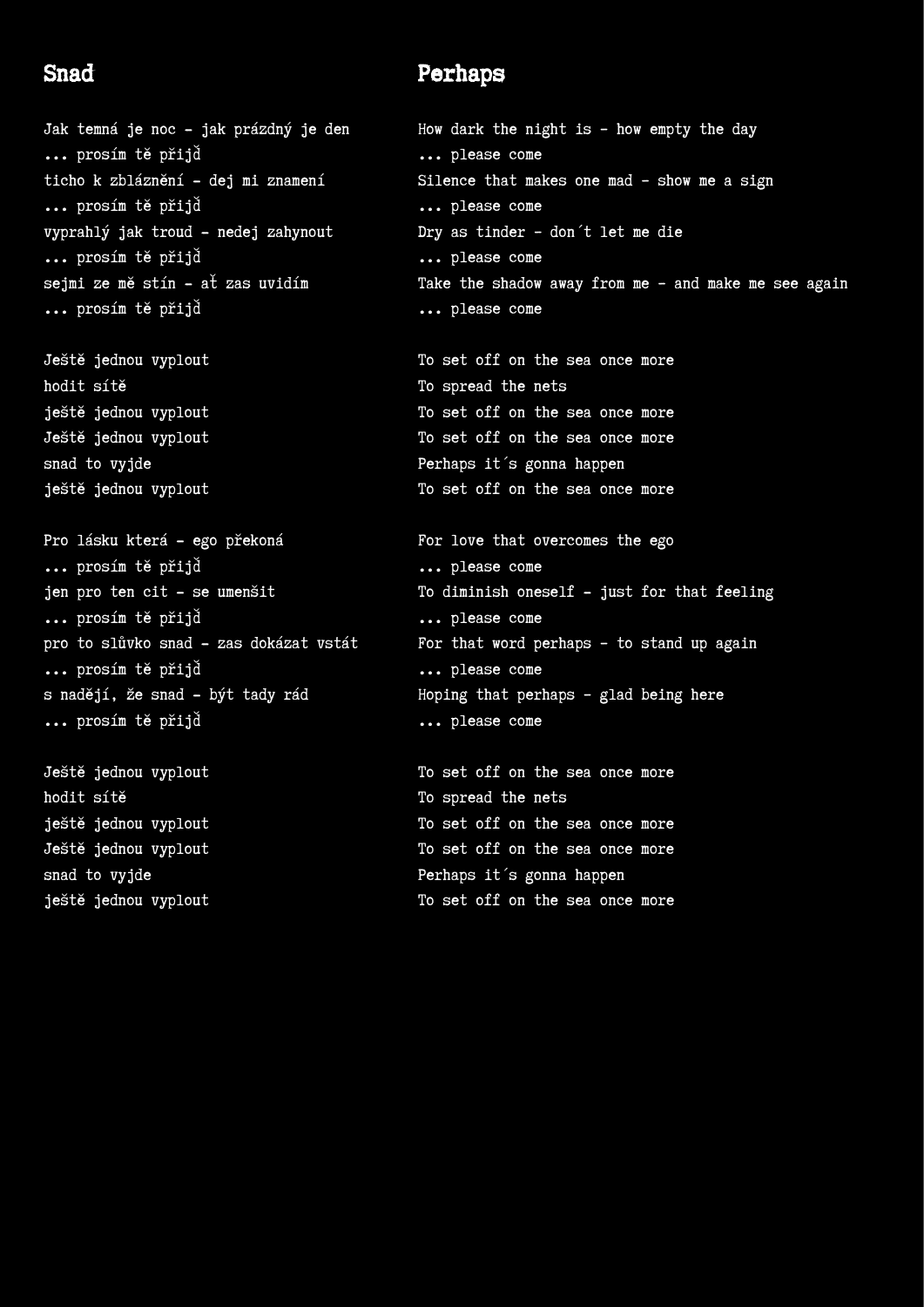#### Zase o krok dál

Ožralý hulvát a pracháč bez skrupulí patří jim stát - odevšad se culí smějí se nám a vysmívají jak nás pěkně zmáklý mají každý z nich hraje tu svou roli lid řičí blahem, sám si je volí migranty dáme lvům do arény čeká nás chléb a hry o krásné ceny

Mistři umění manipulace teď už vážně bez legrace jsme zase o krok dál jsme o kus dál

Rudá - hnědá v jedno splývá souznění duší, kruh se uzavírá srp s kladivem - hákový kříž blízko si byly a jsou si zas blíž peníze nepáchnou ani nesmrdí je lhář kdo to dnes tvrdí děvkou putina je ctí být uchopit moc a pro moc žít

Mistři umění manipulace …

Harampádí starých časů církve, strany - cit pro krásu balast jako ideály vše je pryč, ty za své vzaly Čuně a grázl jsou idolem lež jako ctnost je vrcholem tleská ve stoje celý sál jsme totiž zase o krok dál

Mistři umění manipulace teď už vážně bez legrace jsme zase o krok dál jsme o kus dál Estébák vůdce a hovado král nácek, komár a tak dál... jsme zase o krok dál jsem zase o kus dál

### One more step further

One drunk boor and one rich man with no scruples They own the state, their faces grin from everyplace They laugh at us and ridicule How they can control us Each of them plays his role The people shout with joy, elect them themselves Migrants will be put in the arena for lions And we will get bread and games with interesting prizes

Masters of the art of manipulation It is no more fun indeed We got one more step further We got a bit further

Red and brown melt into one Soulmates are united, the circle is closing Hammer and sickle– and the swastika They have always been close to each other, and now are even closer Money doesn´t stink or smell They lie if they say it does It´s honor to be Putin´s slut To grab power and live for it

Masters of the art of manipulation …

Oddments of the old times Churches, parties … sense of beauty Junk like ideals – All is gone now A hoggish jerk and a bastard are idols The lie as virtue is the top Standing ovation all over the hall Since we got one more step further

Masters of the art of manipulation It is no more fun indeed We got one more step further We got a bit further A commy secret agent as the leader And a bastard as the king A nazi joins a commy and so on We got one more step further We got a bit further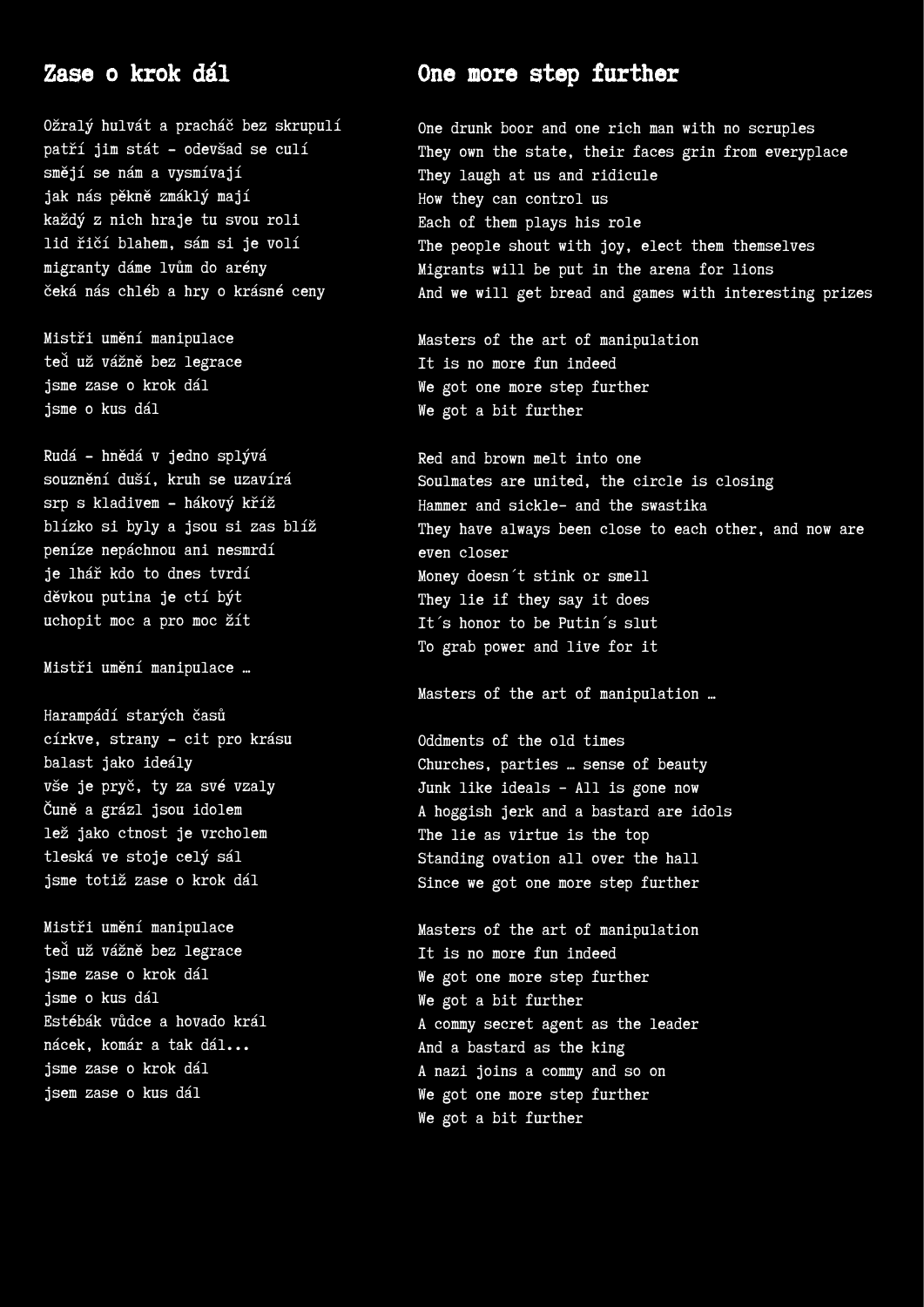# Co nám brání

Máme čtyři dohody máme deset přikázání řádnou porci svobody takže sakra co nám bání tak mi řekni co nám brání

Máme volbu svobodnou každý ráno od svítání stačí se jen rozhodnout takže sakra co nám brání tak mi řekni co nám brání

tak co nám brání - vzlítnout tak co nám brání - být výš tak co nám brání - vlítnout tak co nám brání být Ti blíž

Máme všechno na dosah přesto štěstí není k mání zvednout hlavu máme strach to bude to co mám brání

tak co nám brání - vzlítnout tak co nám brání - být výš tak co nám brání - vlítnout tak co nám brání být Ti blíž

# What holds us back?

We have four agreements We have ten commandments A good portion of freedom So what the heck holds us back Just tell me what holds us back

We have free choice Everyday since the dawn All we need is to make a decision So what the heck holds us back Just tell me what holds us back

So what holds us back – from flying up? So what holds us back – from being higher? So what holds us back – from going in? So what holds us back – from getting closer to you?

We have everything within reach Yet happiness is scarce We are scared to raise our heads That might be what holds us back

So what holds us back – from flying up? So what holds us back – from being higher? So what holds us back – from going in? So what holds us back – from getting closer to you?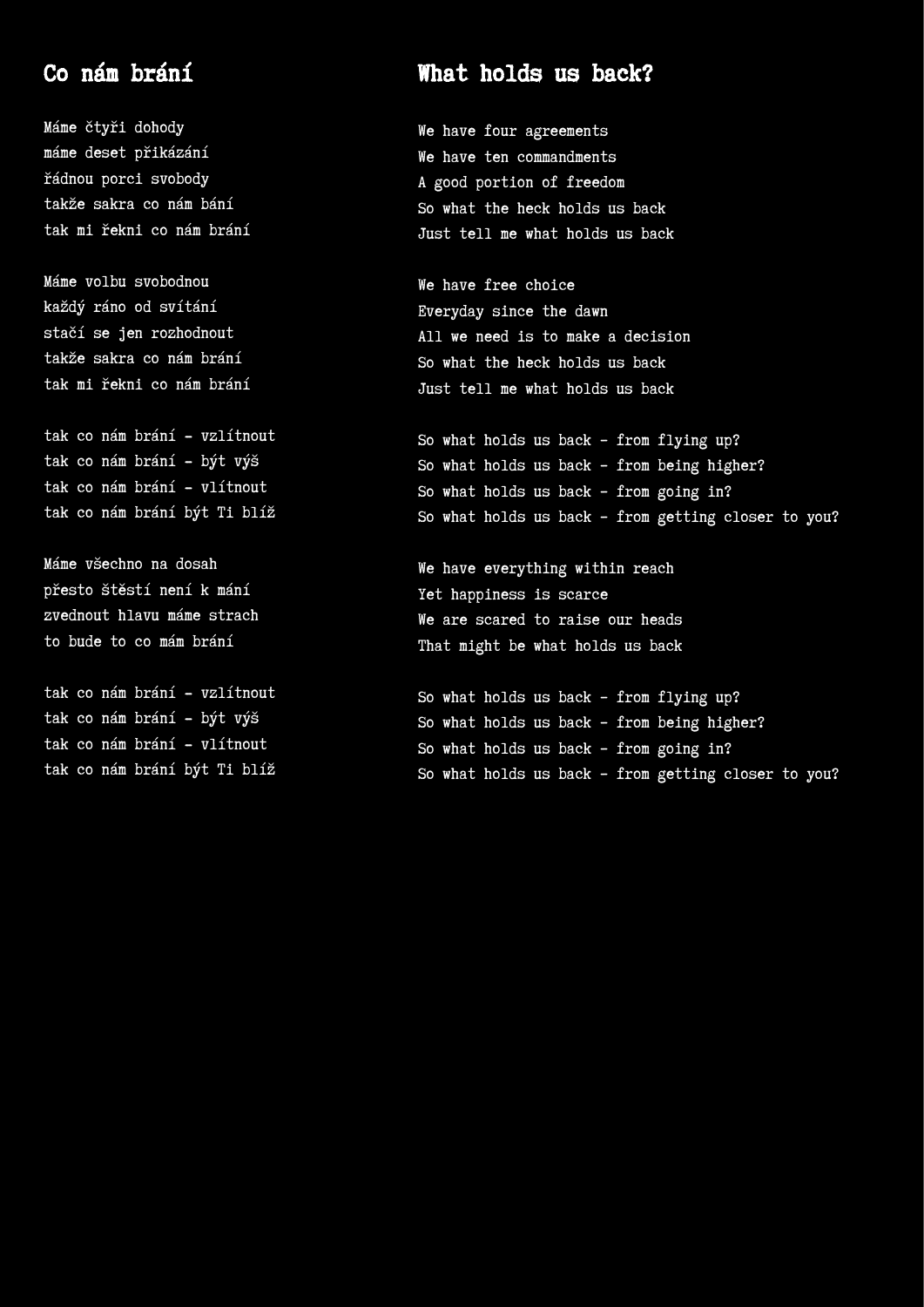# Oči

V očích tvých stoletých mohu číst tisíce příběhů, tisíce míst chvíle tvé radosti i utrpení oči se setkají při loučení

Oči co viděly předají dál poselství očí i to je grál

V očích mých znavených co vidíš tam bylo či nebylo, vím jen já sám hříchy mé, bídu mou - špínu dní ale i naději, že se rozední

Oči co viděly předají dál poselství očí i to je grál

V očích tvých nevinných je celý svět co je jim dáno, co mají uvidět jsi otisk můj, stopa má k věčnosti propojíš co bylo s budoucností

Oči co viděly předají dál poselství očí i to je grál

#### Eyes

In your hundred years old eyes I can read Thousands of stories, thousands of places Moments of joy and moments of suffering Eyes meet while saying good bye

Eyes pass on what they saw Message of the eyes, it´s also the grail

In my worn eyes, what can you see What happened and what didn't only I know My sins, my misery, the daily dirt Also the hope that the dawn would come

Eyes pass on what they saw Message of the eyes, it´s also the grail

In your innocent eyes, the whole world exists What is given to them, what they're supposed to see You are my imprint, my trail to eternity You will connect what has been with the future

Eyes pass on what they saw Message of the eyes, it´s also the grail

# Kde jsi

Kde jsi milá kdes byla když mi hrana zvonila

Kde jsi štěstí kdes bylo když žít mi bylo nemilo

Kdes miláčku kde jsi byl když jsem zemi držkou ryl

#### Where?

Where, my darling, where were you When the bell tolled for me

Where, good luck, where were you When I did not feel like living

Where, my sweatheart, where were you When I was going through shit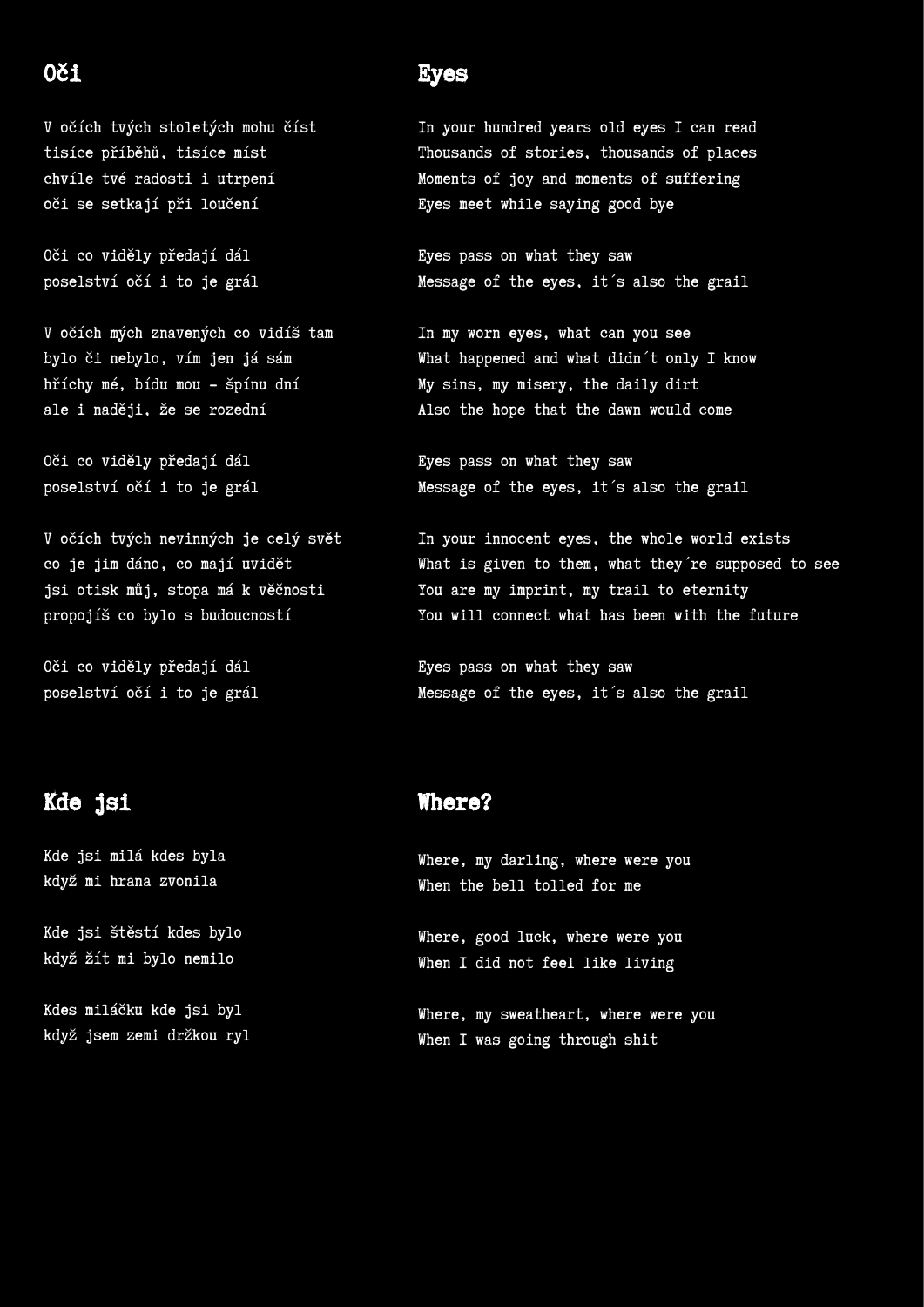#### Emuna

Tisknu tě pevně v objetí ty však, ale nejsi ONA je to snad mé prokletí zažít, že to musím znova škrábu se šplhám k vrcholu vrchol však není vrcholem na držku padám zas dolů hlavu si sypu popelem

Vbíhám do cíle z posledních sil cíl ale opět není cíl jsem zase tam kde jsem byl čím jsem si to vysloužil trpím, musím být trpělivý láska má blízko k nenávisti darem je že jsem živý zlato se snadno změní v listí

S důvěrou v tebe Pane všechno dobře dopadne

Klopýtám, padám - důvěřuji plazím se přesto pokračuji musím jít dál, ještě tu jsem ta cesta je mým osudem smiluj se Pane v slzách prosím ať s důvěrou kříž svůj nosím s důvěrou ať projdu tmou za světlem, lásko za tebou

S důvěrou v tebe Pane všechno dobře dopadne

Pán mi tě seslal na znamení v životě nikdy pozdě není radost se rodí z utrpení víš o čem mluvím Leni vše teprv přijde, vše mne čeká těším se na příští dny v moře se vleje každá řeka blíží se příchod Královny

Pouštím tvou ruku s dojetím už se cesty rozcházejí bude to děvče asi tím naše duše dál jít chtějí zmizí všechno pomíjivé jen to krásné zůstane vzpomínky jsou věčně živé všechno dobře dopadne

S důvěrou v tebe Pane všechno dobře dopadne

#### Emuna

I´m holding you tight in my arms Yet you are not HER Is it my curse That I must go through this again I´m climbing up to the mountain peak Yet the peak is no peak though I'm falling back down flat on my face And covering my head with ashes

I´m running to the finish, out of breath The finish is no finish again I'm at the same place as before What did I do to deserve this I suffer, I must be patient Love is close to hate The gift is that I am alive The gold can easily turn to leaves

Trusting you, Lord, everything will turn out well

I´m stumbling, falling – I trust I´m crawling but keep going anyway I have to go on, I am still here This journey is my destiny Have mercy, Lord, I beg in tears So that I carry my cross with trust With trust I shall go through that dark To the light, to you, love

Trusting you, Lord, everything will turn out well

The Lord sent you as a sign That it´s never too late in life Joy is born out of suffering I know what I´m talking about, Leni All is still to come, all awaits me I look forward the days to come All rivers flow in the sea The Queen´s arrival is coming

I´m dropping your hand, while moved Our ways are diverging The reason, girl, might be such That our souls want to go further on All that is transient will disappear Only the beautiful will stay Memories are alive forever Everything will turn out well

Trusting you, Lord, everything will turn out well